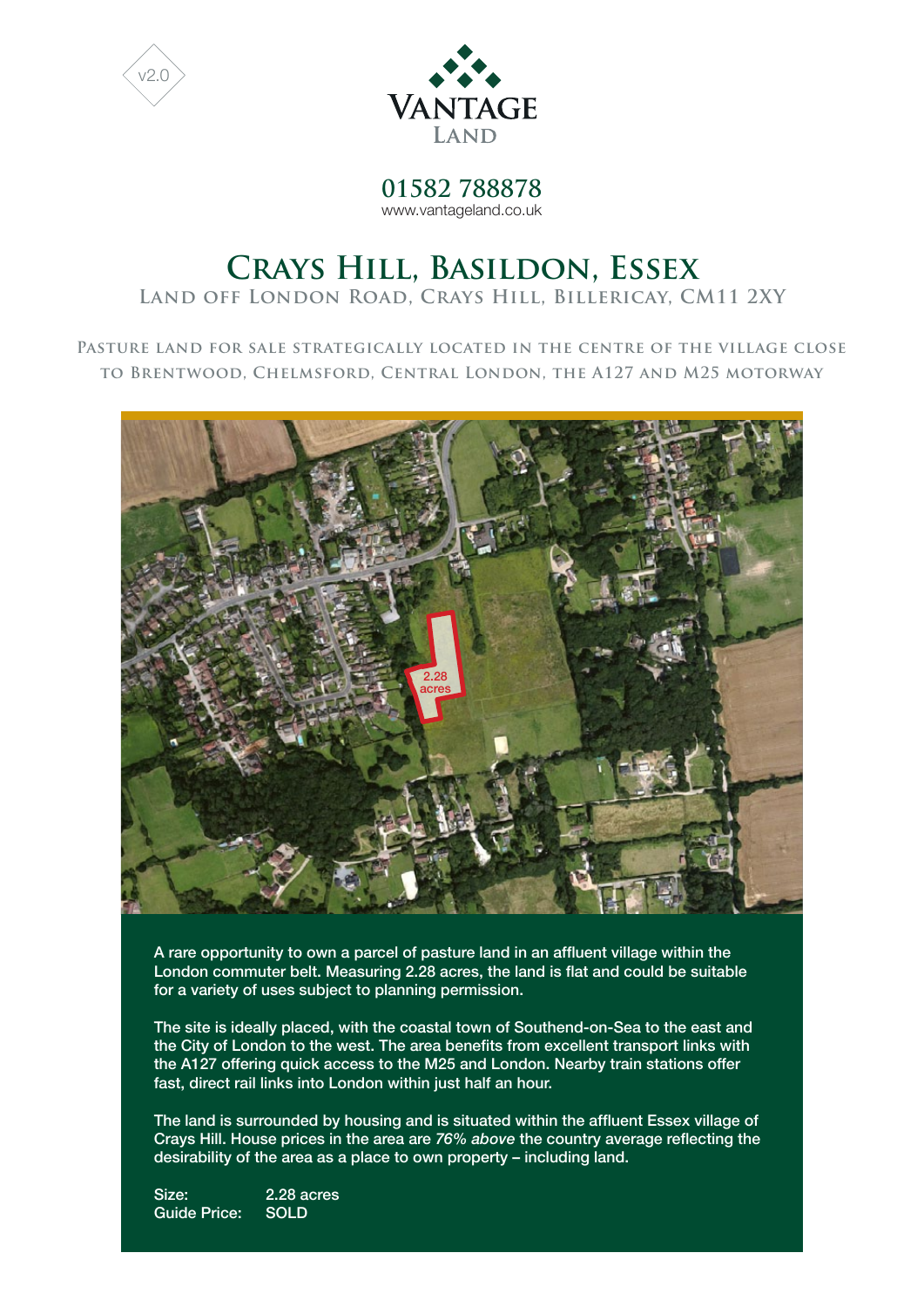

### **Travel & Transport**

- ◆ 0.9 miles to the A127
- ◆ 3.0 miles to Billericay Train Station\*
- 3.9 miles to the A130
- 5.8 miles to the A12
- 8.5 miles to the M25 (J29)
- 10.1 miles to London Southend Airport
- Journey Times: 16 mins to Romford; 20 mins to Brentwood; 22 mins to Southend Airport; 22 mins to Stratford; 31 mins to London Liverpool Street

#### **Location**

- 2.0 miles to Wickford
- ◆ 2.3 miles to Basildon
- ◆ 3.0 miles to Billericay
- ◆ 7.4 miles to Brentwood
- 8.9 miles to Chelmsford
- 11.0 miles to Southend-on-Sea
- 12.7 miles to Romford
- 26.8 miles to Central London

Crays Hill is an affluent village – and part of the London commuter belt – in the Basildon borough of Essex.

The borough of Basildon is a prosperous business location which has seen significant investment and jobs growth in recent years.

Throughout the Basildon District there are major developments planned estimated to total nearly £2 billion. These include the regeneration of nearby Basildon and Wickford town centres, where further amenities can be found.

Basildon town centre has many high street stores. As well as shops and coffee houses in the open air East Walk and Town Square, there is the covered Eastgate Shopping Centre which is also situated in the Town Centre, home to over 100 retailers.

The coastal town of Southend-on-Sea lies to the west and is home to numerous seafront attractions including Adventure Island and the longest leisure pier in the world, Southend Pier. London Southend Airport lies to the north of the town centre.

The land lies within the London commuter belt through its nearby direct rail connection to London Liverpool Street, on which a train to London takes approximately 30 minutes.

The land also has quick access to the City via the nearby A127, A13 and A12 trunk roads, all of which also allow easy access to the M25 and the rest of the motorway network.